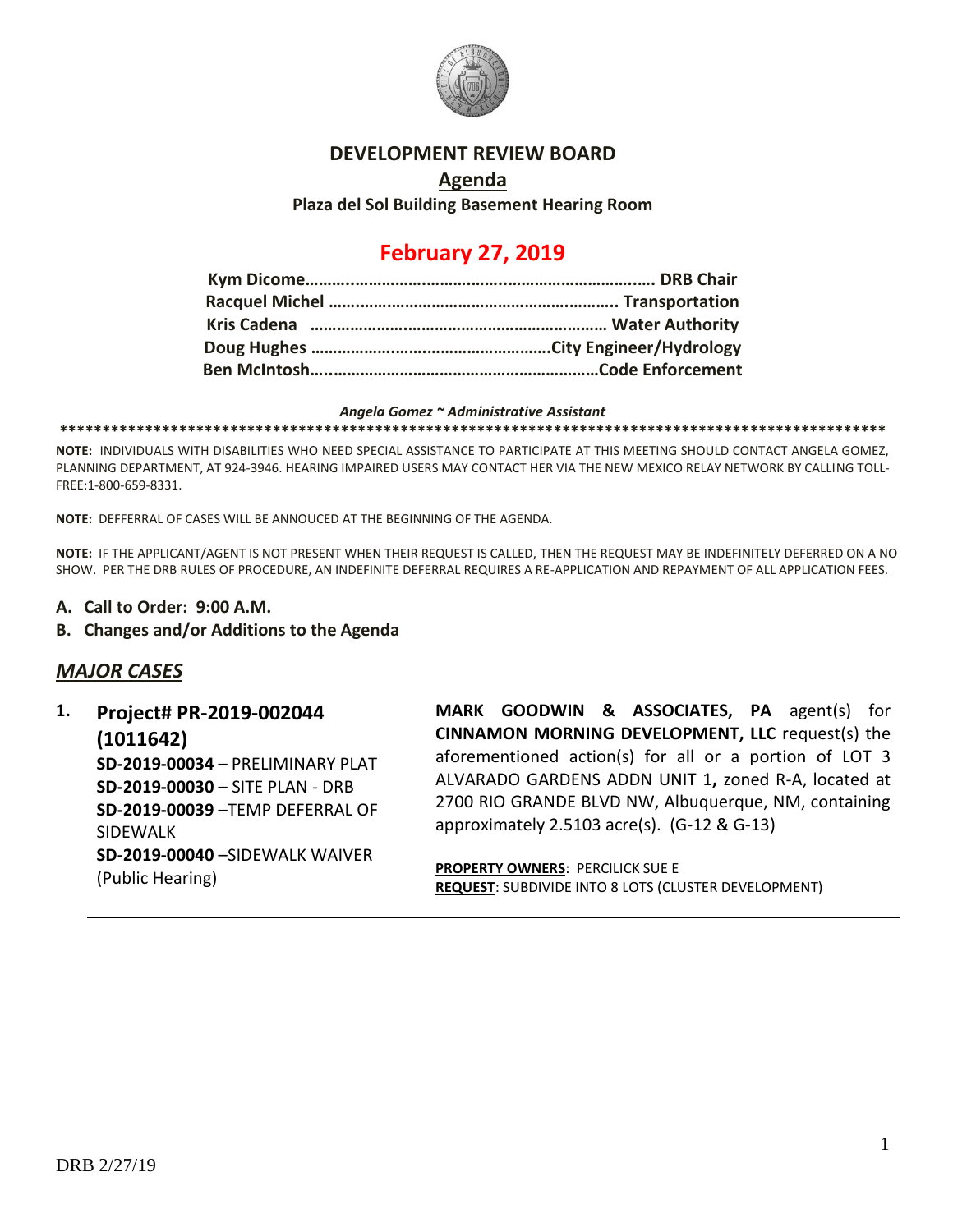**2**. **Project# PR-2019-002046 (1010582,1001515) SI-2019-00032 -** SITE PLAN – DRB (Public Meeting)

**WILSON & COMPANY, agent(s**) for **COA SOLID WASTE MANAGEMENT DEPT**., request(s) the aforementioned action(s) for all or a portion of a northerly portion of TRACT 107B1A1 excluding portions of Right of Way and excluding a northerly portion, TRACT 107B1A2 excluding portion of Right of Way, TRACT in the SW Corner – TRACT 107B1B, TRACT 108A3A1A, TRACT 108A3A1B, and TRACT 108A3B, TRACTS 108A1A1B1B & 108A1A2B2**,** TRACT 108A1A2B1A, TRACT 107B2A2 excluding Rights of Way, TRACT 107B2A1, excluding portion of Right of Way, MRGCD Map#33, zoned NR-LM, located at 4600 EDITH BLVD NE (SE corner of COMANCHE RD NE AND EDITH BLVD NE), containing approximately 22.0 acre(s). (G-15)

**PROPERTY OWNERS**: CITY OF ALBUQUERQUE

**REQUEST**: SITE PLAN FOR NEW ADMIN BUILDING, VEHICLE MAINTENANCE BUILDING, BIN REPAIR/WELD SHOP BUILDING AND STORAGE AREA, GUARD SHACK, RECYCLING DROP OFF AREA, PARKING AREAS AND CNG FUELING STATION

**3. Project# PR-2018-001996 (1010401, 1004404) SD-2019-00028 -** AMENDMENT TO PRELIMINARY PLAT **SD-2019-00023 –** VACATION OF TEMPORARY PUBLIC ROADWAY EASEMENT **SD-2019-00030** – VACATION OF A PUBLIC WATER EASEMENT **SD-2019-00031** – VACATION OF A PUBLIC ROADWAY EASEMENT (Public Hearing)

**PRICE LAND AND DEVELOPMENT GROUP** agent(s) for **PV TRAILS ALBUQUERQUE, LLC** request(s) the aforementioned action(s) for all or a portion of TRACT H, DURANGO UNIT 1 (AKA DURANGO UNITS 3A & 3B) **,** zoned R-1D, located on WOODMONT AVE between RAINBOW AVE and PASEO DEL NORTE BLVD, containing approximately 18.83 acre(s). (C-9) *[Deferred from 2/13/19]*

**PROPERTY OWNERS**: PV TRAILS ALBUQUERQUE LLC **REQUEST**: AMEND PRELIMINARY PLAT FOR 35 RESIDENTIAL LOTS AND 1 TRACT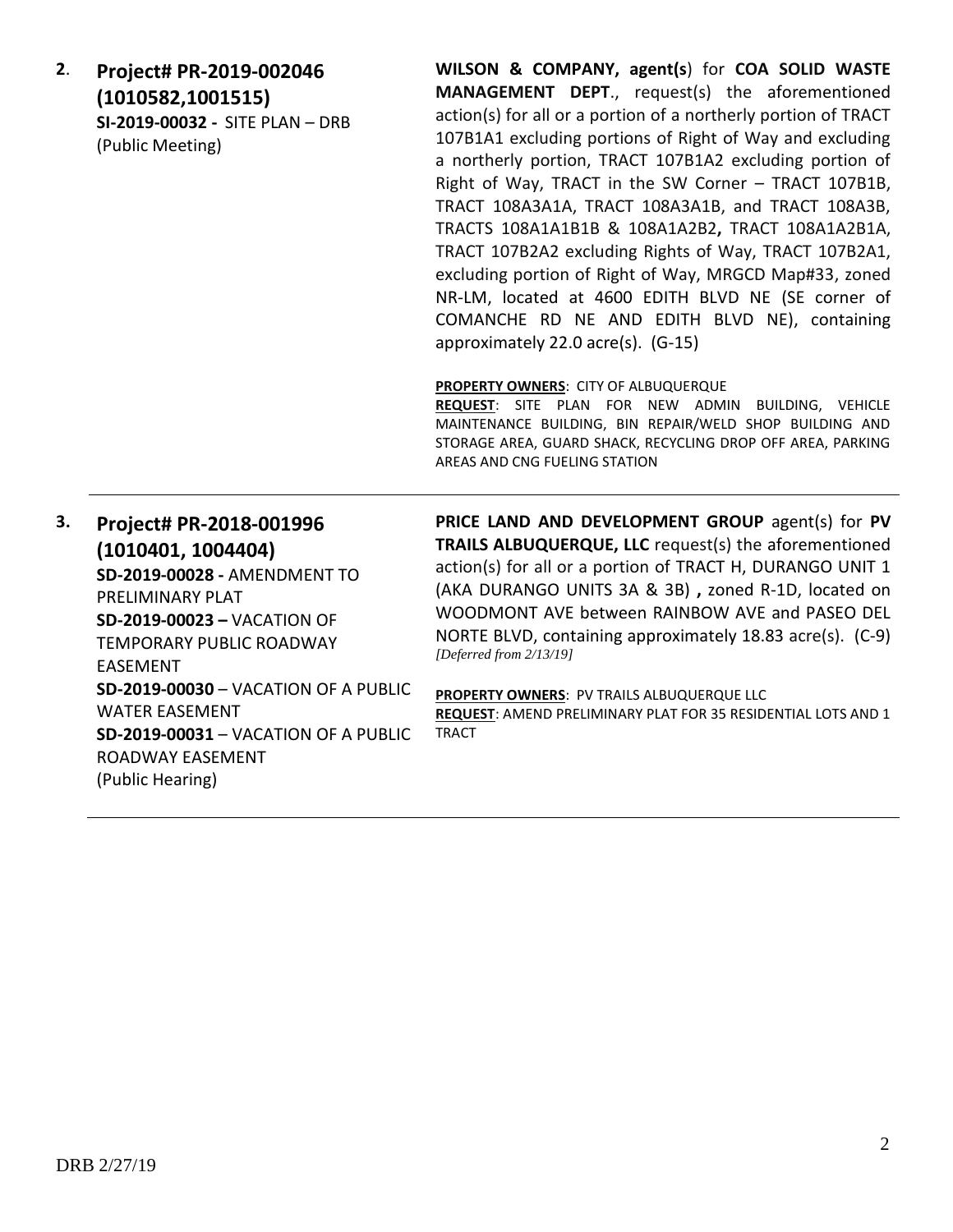**4. Project# PR-2018-001996 (1010401, 1004404) SD-2019-00024 -** PRELIMINARY PLAT **VA-2019-00032 –** TEMPORARY DEFERRAL OF SIDEWALK **VA-2019-00031** – SIDEWALK WAIVER **SD-2019-00029** – VACATION OF PUBLIC ROADWAY EASEMENT **SD-2019-00025** – VACATION OF A PUBLIC WATER AND SANITARY SEWER EASEMENT (Public Hearing)

**PRICE LAND AND DEVELOPMENT GROUP** agent(s) for **PV TRAILS ALBUQUERQUE, LLC** request(s) the aforementioned action(s) for all or a portion of TRACT H, DURANGO UNIT 1 (AKA DURANGO UNITS 4 & 5) **,** zoned R-1D, located on WOODMONT AVE between RAINBOW AVE and PASEO DEL NORTE BLVD, containing approximately 11.32 acre(s). (C-9) *[Deferred from 2/13/19]*

**PROPERTY OWNERS**: PV TRAILS ALBUQUERQUE LLC **REQUEST**: PRELIMINARY PLAT FOR 39 RESIDENTIAL LOTS

# **5. Project# PR-2018-001991 (1004404) SD-2019-00026** – PRELIMINARY PLAT **VA-2019-00033** – TEMPORARY DEFERRAL OF SIDEWALK

**SD-2019-0027** – VACATION OF TEMPORARY PUBLIC DRAINAGE EASEMENT (Public Hearing)

**PRICE LAND AND DEVELOPMENT GROUP** agent(s) for **PV TRAILS ALBUQUERQUE, LLC** request(s) the aforementioned action(s) for all or a portion of TRACT 6 BULK LAND PLAT OF THE TRAILS UNIT 3A & TRACT C CORRECTION PLAT OF VALLE PRADO UNIT 3 (AKA VALLE PRADO UNITS 4 & 5) **,**  zoned R-1D, located on WOODMONT AVE between RAINBOW AVE and PASEO DEL NORTE BLVD, containing approximately 15.52 acre(s). (C-9) *[Deferred from 2/13/19]*

**PROPERTY OWNERS**: PV TRAILS ALBUQUERQUE LLC **REQUEST**: PRELIMINARY PLAT FOR 93 RESIDENTIAL LOTS

*TO BE DEFERRED TO MARCH 6TH, 2019 at the applicant's request*

## **6. Project# 1011598**

**18DRB-70137** - VACATION OF PUBLIC RIGHT-OF-WAY **18DRB-70138** - SIDEWALK VARIANCE **18DRB-70139** - SUBDIVISION DESIGN VARIANCE FROM MINIMUM DPM STANDARDS **18DRB-70140** - PRELIMINARY/ FINAL PLAT (Public Hearing)

**BOB KEERAN** request(s) the above action(s) for all or a portion of Lot(s) 17 & 18, Block(s) 4, Tract(s) 3, NORTH ALBQ ACRES Unit 3**,** zoned PD (RD/5DUA), located on VENTURA ST NE between SIGNAL AVE NE and ALAMEDA BLVD NE, containing approximately 2 acre(s). (C-20) *[Deferred from 5/16/18, 6/13/18, 7/18/18 8/8/18, 9/12/18, 10/24/18. 12/5/18, 12/19/18, 1/9/19, 1/23/19, 2/13/19]*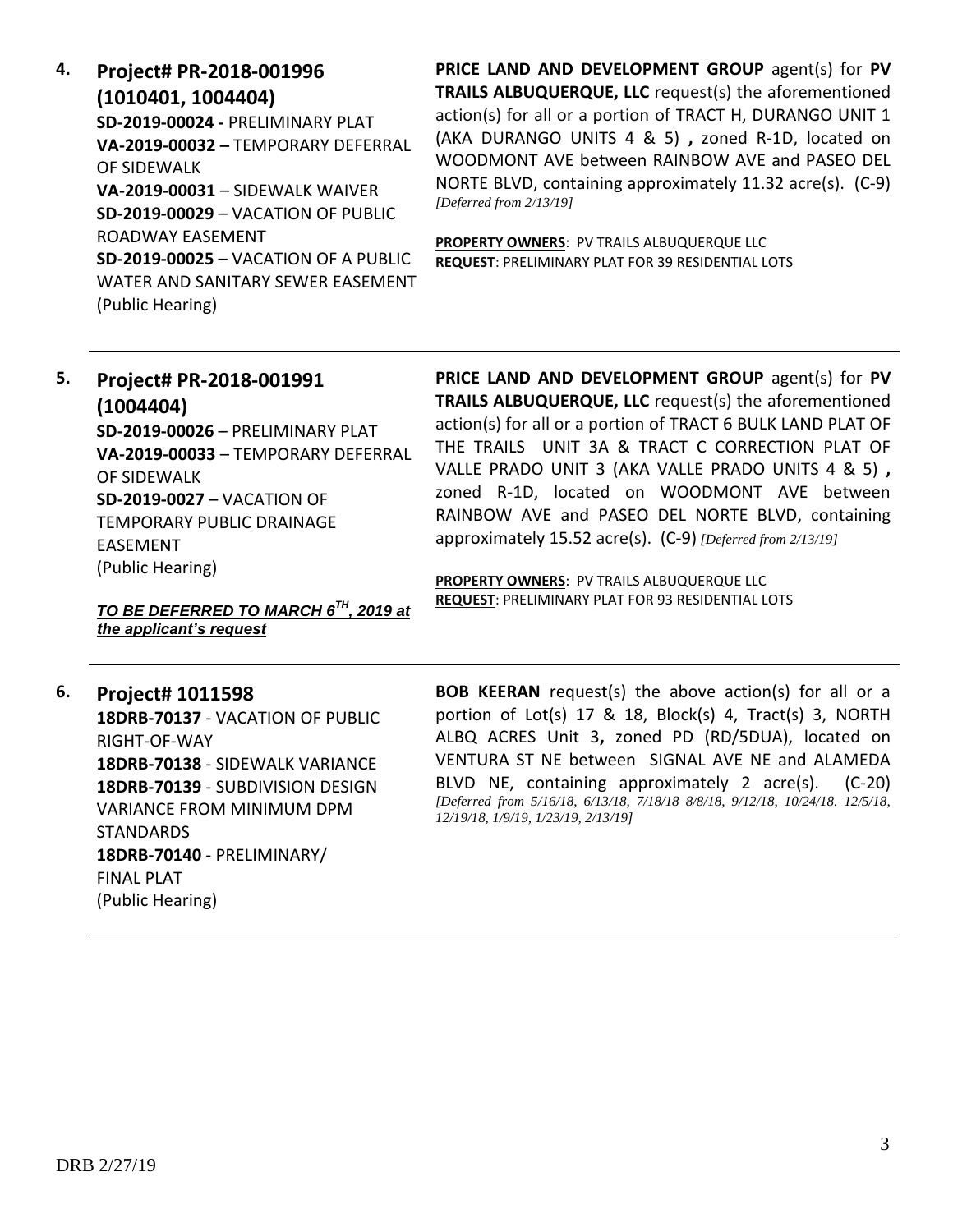**7. Project# PR-2018-001903 (1010693) VA-2018-00223** – TEMP DEFERRAL OF SIDEWALKS **VA-2018-00227** – SIDEWALK WAIVER **SD-2018-00123** – PRELIMINARY PLAT **SD-2018-00124** – VACATION OF PRIVATE EASEMENT **SD-2018-00125** – VACATION OF PUBLIC EASEMENT (Public Hearing)

**BOHANNAN HUSTON INC.** agent(s) for **GAMMA DEVELOPMENT, LLC** request(s) the aforementioned action(s) for all or a portion of TRACT 3B-3 PLAT OF TRS 3B-1, 3B-2 & 3B-3 A SUBD OF TR 3B LAND OF IHS ACQUISTION NO. 120 INC, zoned R-T, located on HORIZON BLVD. NE between BALLOON MUSEUM DR. NE and ALAMEDA BLVD NE, containing approximately 7.76 acre(s). (B-17) *[Deferred from 1/9/19, 1/30/19, 2/13/19]*

#### **PROPERTY OWNERS**: C & S EQUITIES LLC

**REQUEST**: SUBDIVIDE TRACT INTO 34 RESIDENTIAL LOTS, VACATIONS, DEFERRAL AND WAIVER OF SIDEWALKS

## **8. Project# PR-2018-002016 (1000816) SD-2019-00033 -** VACATION OF PUBLIC RIGHT OF WAY (Public Hearing)

**CSI – CARTESIAN SURVEYS INC.** agent(s) for **FAISEL KASSAM/LEGACY HOSPITALITY** request(s) the aforementioned action(s) for all or a portion of LOT 1-A BLOCK 4-B PLAT OF LOT 1-A BLOCK 4-B SUNPORT PARK**,**  zoned NR-BP, located at 1520 SUNPORT PL SE, west of UNIVERSITY BLVD SE and south of WOODWARD RD SE, containing approximately 2.2752 acre(s). (M-15) *[Deferred from 2/20/19]*

**PROPERTY OWNERS**: NEW MARQUEE HOSPITALITY INC **REQUEST**: VACATION OF WESTERLY PORTION OF RIGHT OF WAY OF UNIVERSITY BLVD SE

#### *MINOR CASES*

**9. Project# PR-2019-002016 SD-2019-00044** – PRELIMINARY/FINAL PLAT (Public Hearing)

**CSI – CARTESIAN SURVEYS INC.** agent(s) for **FAIZEL KASSAM/LEGACY HOSPITALITY** request(s) the aforementioned action(s) for all or a portion of: **:** LOT 1-A BLOCK 4-B PLAT OF LOT 1-A BLOCK 4-B SUNPORT PARK A REPLAT OF LOT 1 EXCL PORT OUT TO R/W LOT 1A, BLOCK 4B, SUBDIVISION SUNPORT PARK**,** zoned NR-BP, located at 1520 SUNPORT PL SE, Albuquerque, NM, containing approximately 2.2837 acre(s). (M-15)

**PROPERTY OWNERS**: WARAMAUG ALBUQUERQUE W LLCC/O WARAMAUG HOSPITALITY **REQUEST**: SUBDIVIDING EXISTING LOT